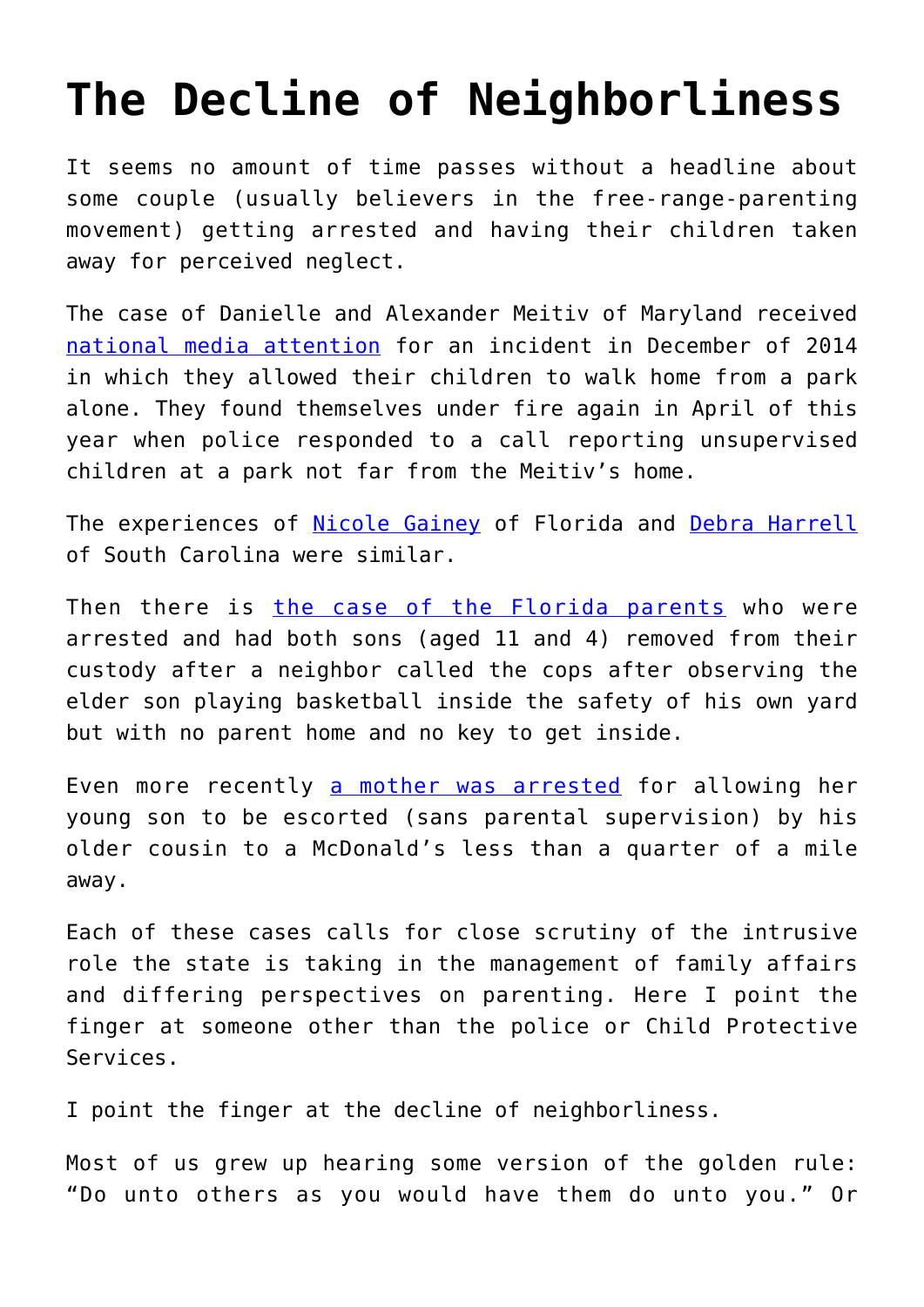similarly, "love your neighbor as yourself." Mr. Rogers perhaps epitomizes the call to neighborliness even more universally as he invited us all to be his neighbor.

So, I ask what does it mean to be neighborly?

Neighborliness certainly encompasses a concern for your neighbor's welfare and civil relations. It involves knowing and being known. Certainly, if you see a robber enter a neighbor's house you should call the police. However, if you see a child in need why not approach the child and inquire about the situation? Being neighborly certainly does not require us to call the police on each other every time we see something we don't agree with, understand, or as a resolution to every problem. In a civil society so much more can be accomplished when we choose to communicate with one another directly leaving out the compulsory and often discompassionate force of the state.

The neighborly response to under-supervised children is not to call the police. The neighborly thing to do may involve watching quietly from a distance to ensure nothing sinister happens but could also involve an invitation to the child into your own home or carrying over a glass of lemonade and a cookie. Of course, you can only have these responses if you are already involved in the lives of those around you (this is no time for an introduction) and are willing to accept personal responsibility for the welfare of those around you rather than relying on the notification of third party authorities.

The problems of cultural reliance on the state extend far beyond the reliance on government assistance, welfare programs and the like. We have pushed our own duty to intervene personally, with all of the care and respect of neighborliness, onto the state which intervenes with the full brutality of its often blind force. As we trust the state more and more to act as "neighbor" on our behalf, we are losing the